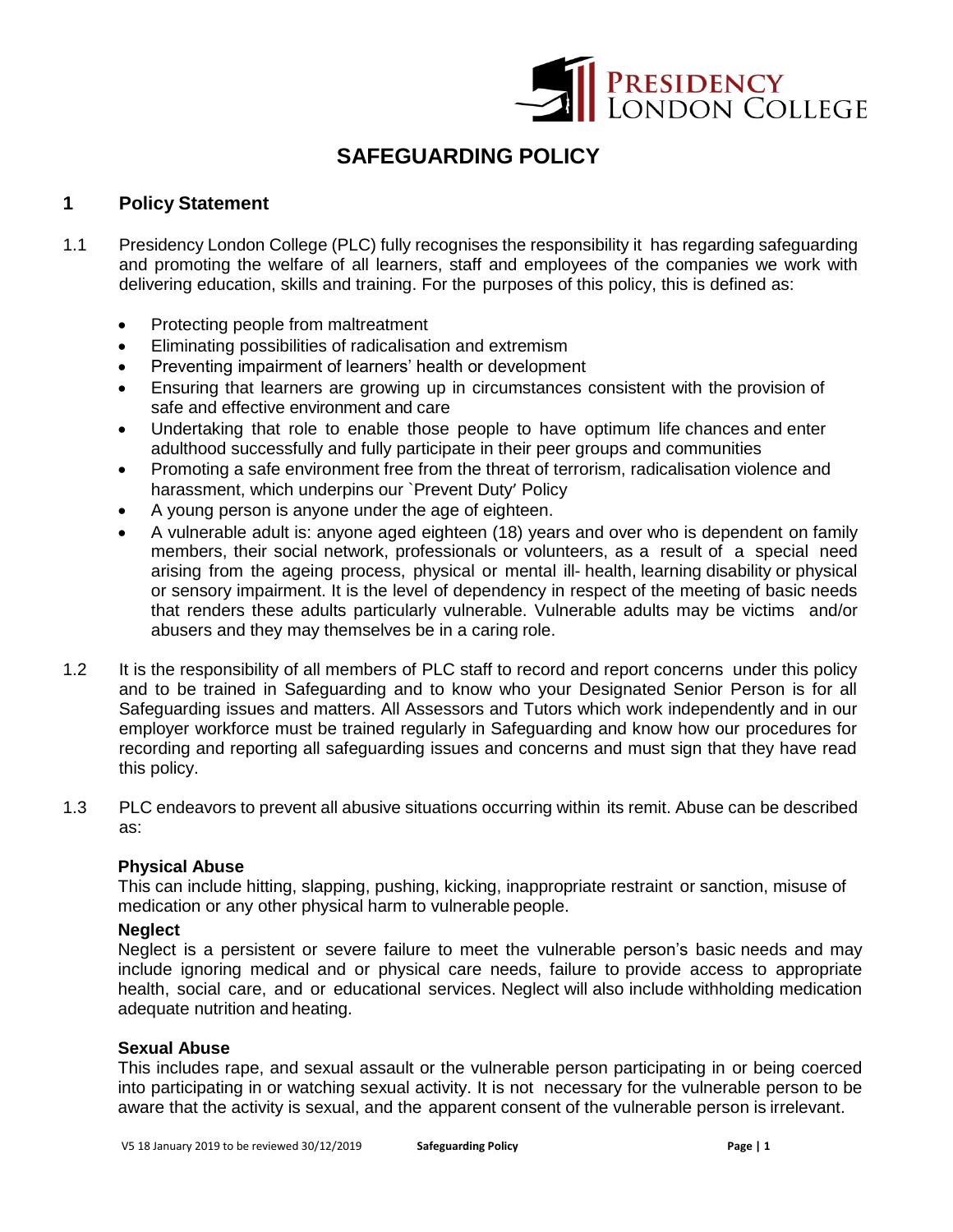#### **Emotional Abuse**

Emotional abuse will include emotional abuse, threats of harm or abandonment, deprivation of contact, harassment, isolation and or withdrawal of services of supportive networks.

### **Discriminatory Abuse**

Discriminatory abuse includes racist and sexual abuse that is based upon the individual's disability.

#### **Financial Abuse**

Financial abuse relates to the unauthorised and improper use of funds, money or resources belonging to the individual.

### **Institutional Abuse**

Institutional abuse includes the practice of an abusive regime or culture which destroys the dignity and respect to which every person is entitled. It is the mistreatment of people brought about by poor or inadequate care or support, and poor practice that affects the whole setting. It occurs when the individual's wishes and needs are sacrificed for the smooth running of a group, service or organisation.

## **2.1 Scope: All learners enrolled at PLC, staff, visitors, directors, carers and volunteers are covered by this policy.**

## **3. Legislation**

- 3.1 Via this Safeguarding Policy, PLC affirms its commitment to the current, and any subsequently enacted, legislation governing the safeguarding of children and adults, in particular: -
	- (a) Human Rights Act 1998
	- (b) Protection of Children Act 1999
	- (c) Disability Discrimination Act 1995, 2005
	- (d) Equality Act 2010 (incorporating, Race Relations Act 1976; Race Relations (Amendment) Act 2000; Sex Discrimination Act 1975
	- (e) Sex Discrimination (Gender Reassignment) Regulations 1999
	- (f) Special Educational Needs & Disability Discrimination Act 2001
	- (g) Employment Equality (Sexual Orientation) Regulations 2003
	- (h) Employment Equality (Religion & Belief) Regulations 2003
	- (i) Sexual Offences Act 2003
	- (j) Care Standards Act 2000
	- (k)Health and Social Care Act 2008
	- (l) Mental Capacity Act 2005
	- (m) Domestic Violence Crime and Victims act 2004
	- (n)Apprenticeships, Skills, Children and Learning Act 2009

## **4. Responsibilities**

- 4.1 It is the responsibility of the Senior Leadership Team to ensure that this Safeguarding Policy is adhered to at all levels of the organisation.
- 4.2 It is the responsibility of all staff and enrolled learners to adhere to the Safeguarding Policy. All staff and Learners must read and understand this policy at induction and this policy must be in all learner's portfolios and explained to them at induction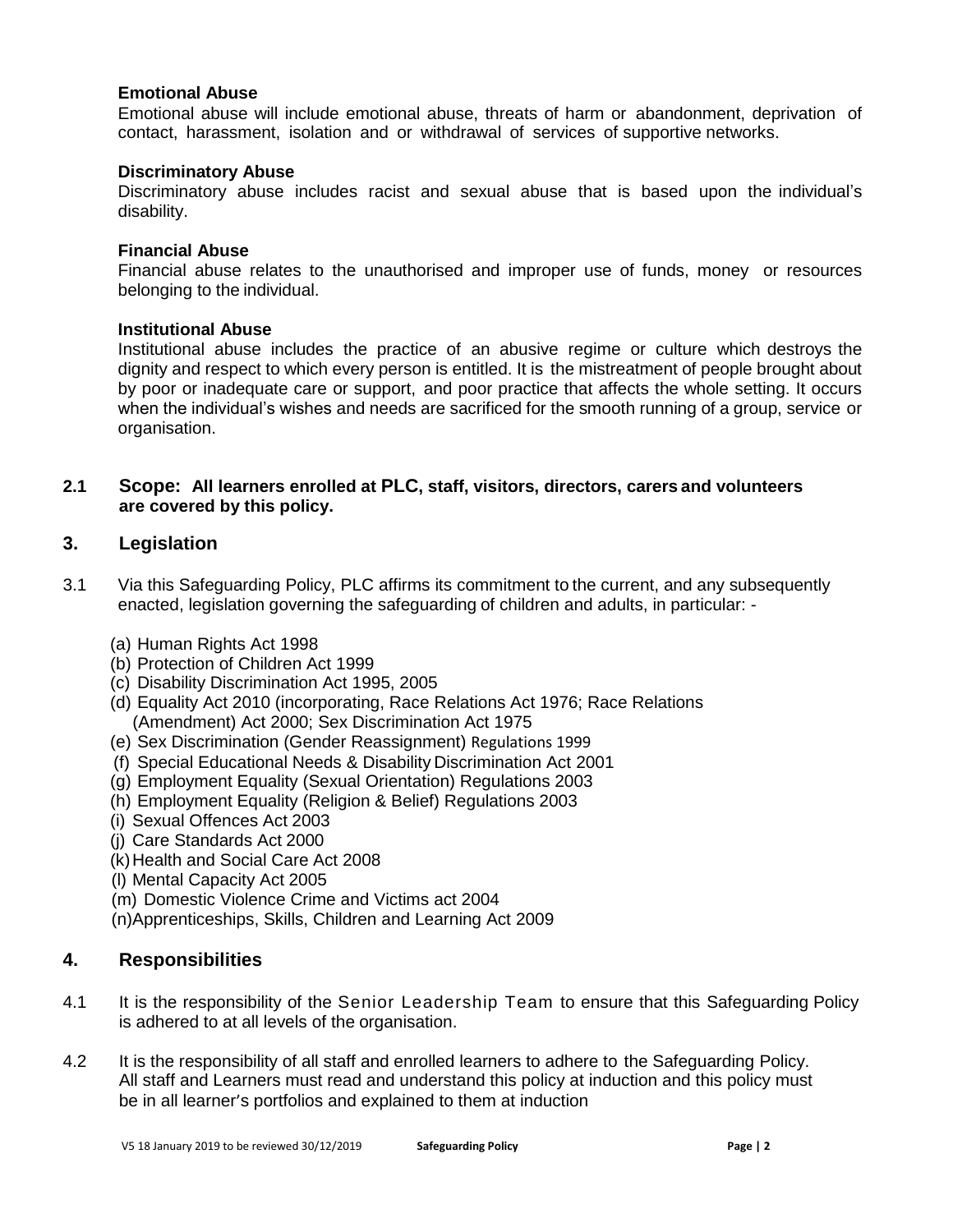# **5. Actions to Implement and Develop Policy**

This policy is designed to provide guidance for members of staff and learners in dealing with suspicions of and incidents of abuse.

PLC will establish, maintain and regularly review this Safeguarding Policy which has four main elements – prevention, procedures, support for learners and preventing unsuitable people working with vulnerable learners.

PLC will:

- 5.1 Establish and maintain an ethos where learners feel secure and are encouraged to talk and are listened to.
- 5.2 Ensure learners know that there are staff at PLC whom they can approach if they are worried or in difficulty.
- 5.3 Include support activities and opportunities for learners to develop the skills they need to stay safe from abuse and to know whom to turn to for help.
- 5.4 Provide adequate training to staff in relation to the protection of learners.
- 5.5 Ensure and/or provide a safe, secure and comfortable environment for learners to study at PLC or in the workplace.
- 5.6 Follow the locally agreed multi-agency procedures set out in the local Safeguarding Children Board Procedural Framework
- 5.7 To work with all employers in partnership to safeguard their staff, customers and our staff especially in the care sector.
- 5.8 Follow the National guidance where appropriate e.g. Forced Marriages, Sexual Exploitation, FGM and extremism/radicalisation etc.
- 5.9 Ensure that the company has at least one designated member of staff, who has undertaken appropriate safeguarding training with a local authority. The training will be updated every two years. (DSP)
- 5.10 Recognise the importance of the role of the designated member of staff and arrange support and training.
- 5.11 Ensure that the designated member of staff will refer incidents within 24 hours requiring investigation to a LA specialist using correct reporting mechanisms.
- 5.12 Ensure that every member of staff knows the name of the designated member of staff and their role and how to contact.
- 5.13 Ensure that every member of staff knows where the PLC Safeguarding and LSCB procedures are located.
- 5.14 Ensure that every member of staff knows:

(a) That they have an individual responsibility for safeguarding learner's concerns using the proper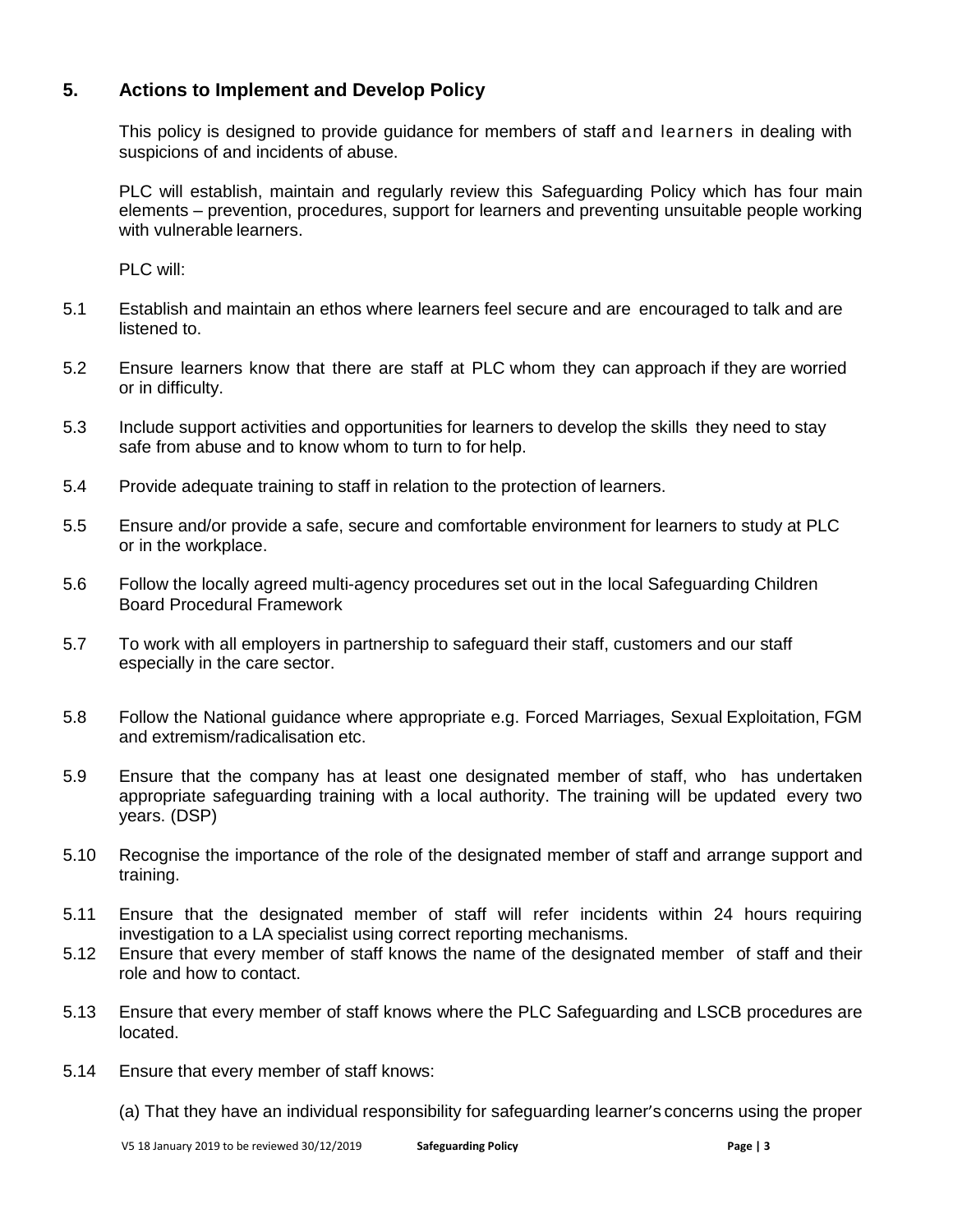channels and within the timescales set out in the locally agreed multi-agency procedures

(b) Where the Safeguarding Procedures and the locally agreed multi-agency procedural framework are located and that staff have the facility to become familiar with the policy.

- 5.15 Ensure that parents, guardians, employers or carers have an understanding of the responsibility placed on PLC and staff for learner protection by setting out its obligations in appropriate organisational publications / website.
- 5.16 Provide parents, guardians and carers with clear principles of practice regarding the responsibilities placed upon PLC and staff.
- 5.17 Provide training for all staff from the point of their induction, to be updated every three years at a minimum, so that they know:
	- (a) Their personal responsibility
	- (b) The locally agreed multi-agency procedural framework
	- (c) The need to be vigilant in identifying cases of abuse or neglect
	- (d) How to support and to respond to a learner who tells of abuse or neglect.
- 5.18 Provide a 24-hour contact for learners
- 5.19 Undertake appropriate discussion with parents, guardians or carers prior to involvement of another agency unless the circumstances preclude this.
- 5.20 Work to develop effective links with relevant agencies and co-operate as required with their enquiries regarding Safeguarding protection matters including attendance and written reports at any Safeguarding meetings.
- 5.21 Notify the local Children and Young People's Directorate team if:

(a) PLC intends to exclude a young person who is subject to a child protection plan. (b) When a young person on the child protection register leaves PLC before the age of 18, PLC, will inform the key worker.

- 5.22 Keep clear detailed written records of concerns about learners (noting the date, event and action taken), even where there is no referral. The records are to be made as soon as practicable and kept by the relevant Lead Person in a secure and locked location.
- 5.23 Ensure that staff refer safeguarding issues to the appropriate Lead Person within the timescales in the safeguarding flowchart and follow the guidance set out in 'Safeguarding – Procedure for Reporting Concerns'.
- 5.24 Ensure that all staff and volunteers recognise their duty and feel able to raise concerns about poor or unsafe practice in regard to learners and that such concerns are addressed sensitively and effectively in a timely manner in accordance with agreed whistle blowing policies. In all cases the Health and Safety and Welfare of the learner is paramount.
- 5.25 Create an organisational ethos which:
	- (a) Promotes a positive, supportive and secure environment
	- (b) Gives learners a sense of being valued
- 5.26 Liaise with other agencies which support the learners.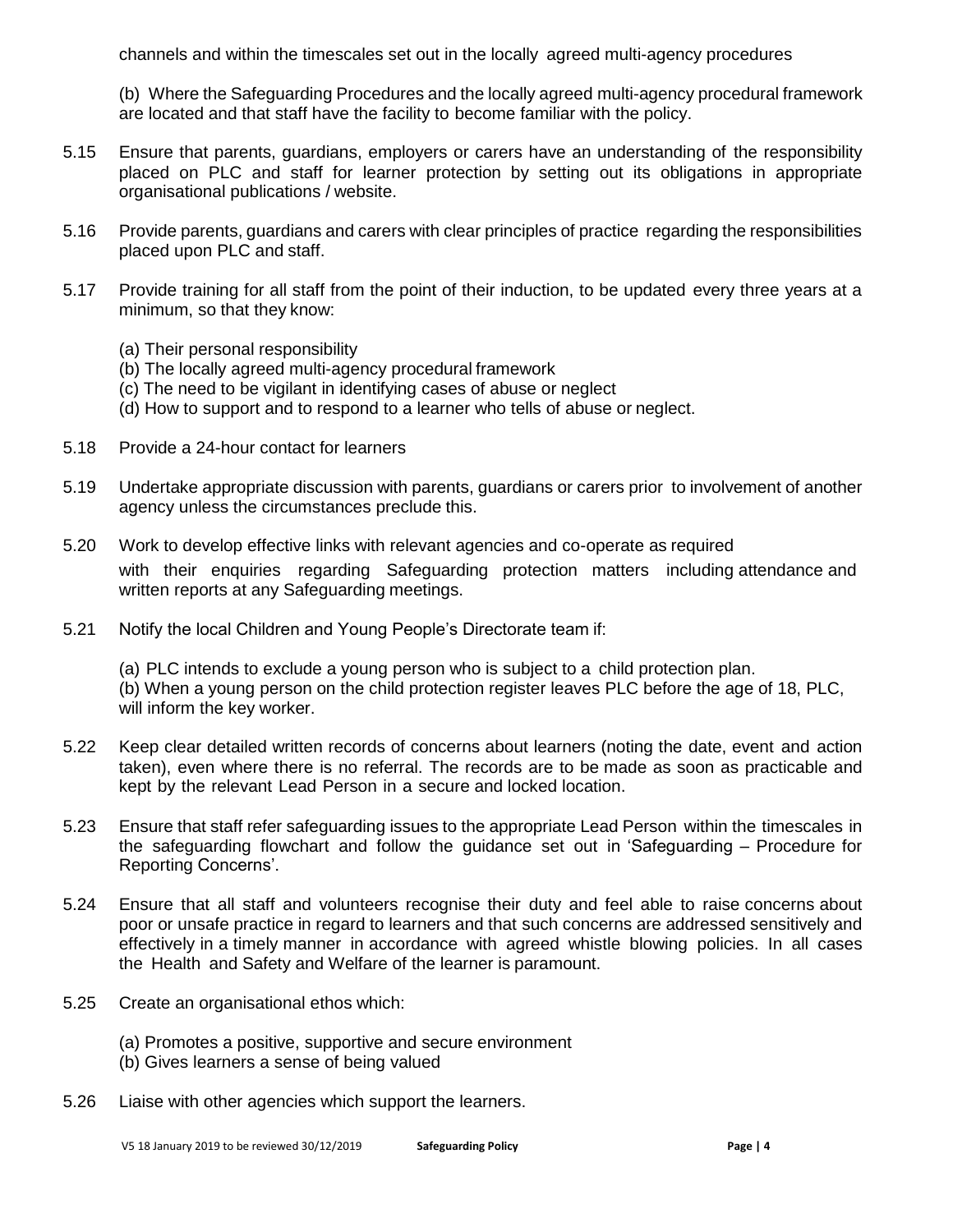- 5.27 Give a commitment to develop productive and supportive relationships with parents, guardians or carers whenever it is in a learner's best interest to do so.
- 5.28 Recognise that learners may live in a home environment where there is domestic violence, drug or alcohol abuse and in need of support and protection.
- 5.29 Vigilantly monitor learners' welfare, keeping records and notifying the appropriate Safeguarding Children Board soon as there is an area of a concern and within 24 hours.

## **6 Preventing unsuitable people from working with vulnerable learners.**

- 6.1 PLC will operate safe recruitment practices including ensuring enhanced DBS, ISA Registration and reference checks are undertaken, prior to employment if it is a requirement in their employment role.
- 6.2 PLC will identify at the recruitment stage the level of DBS disclosure for each of its posts. An acceptable check will be a condition of employment and staff will be required to register with the ISA in accordance with the timescales.
- 6.3 PLC will contact the appropriate authorities in the event of an allegation being made against a member of staff and adhere to the Safeguarding Multi-Agency Procedural Framework.
- 6.4 PLC will ensure that any disciplinary proceedings against staff relating to Safeguarding matters are concluded in full even when the member of staff is no longer employed at PLC and that notification of any concerns is made to the relevant authorities and professional bodies and included in references where applicable.
- 6.5 PLC will ensure that all staff, volunteers and agency workers are aware of the need for maintaining appropriate and professional boundaries in their relationships with vulnerable learners, parents, guardians and carers.
- 6.6 PLC will ensure that all staff, volunteers and agency workers are aware that any sexual relationships with vulnerable learners are improper and could result in legal proceedings taken against them under the Sexual Offences Act 2003 (Abuse of position of trust).
- 6.7 PLC will follow guidance in 'Safeguarding Children and Safer Recruitment in Education' when dealing with allegations against staff.
- 6.9 All staff and volunteers are aware that disclosure will be made to third parties where required and that they will be required to cooperate with any subsequent enquiry or investigation.

## **7. Monitoring and Evaluation**

The CEO will on an annual basis monitor and evaluate all issues relating to Safeguarding. An annual report will be presented to the Senior Leadership Team on Safeguarding issues.

**Designated Contacts:** As published annually.